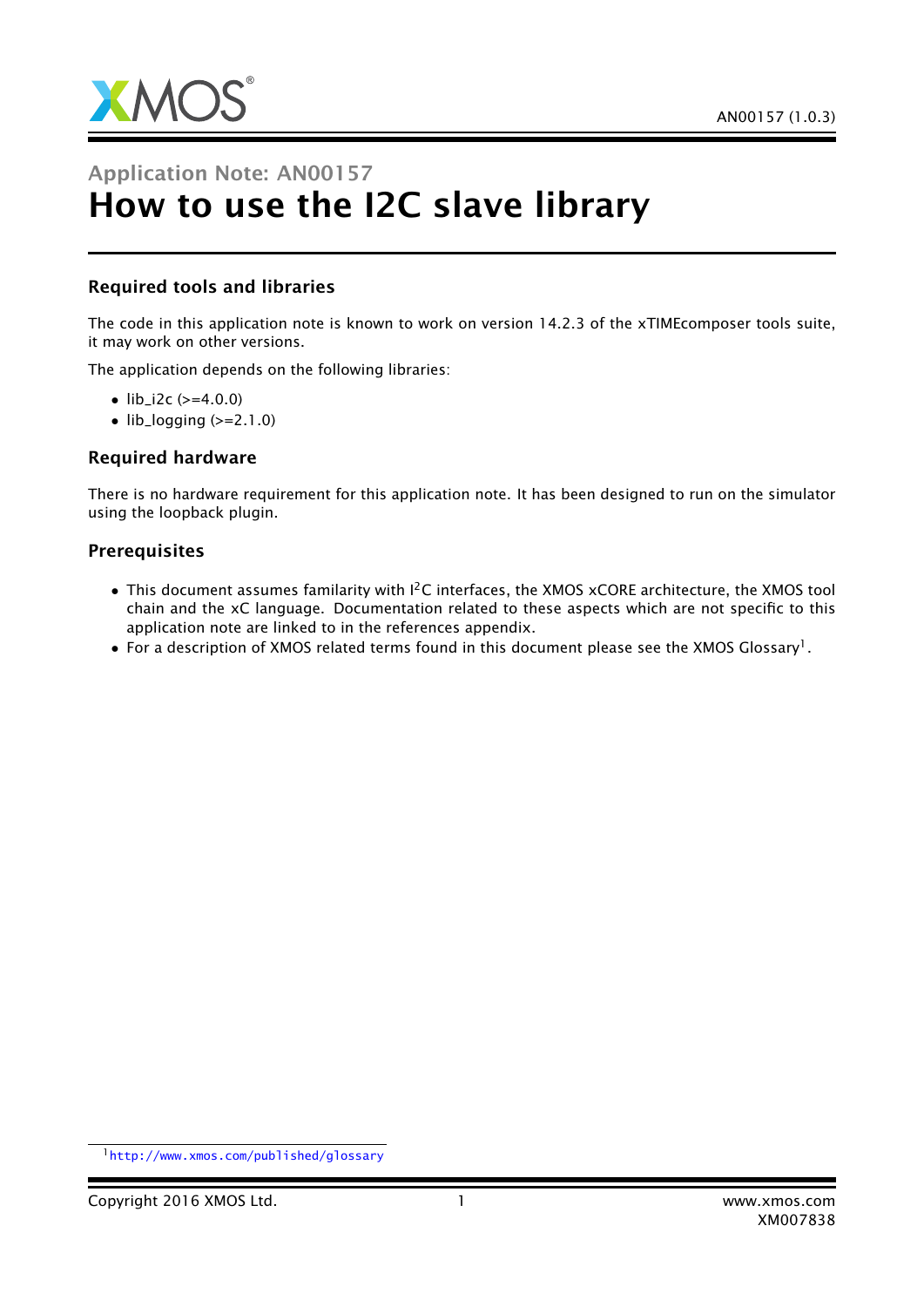

# **Overview**

#### 1.1 Introduction

The XMOS I<sup>2</sup>C library provides software defined, industry-standard, I<sup>2</sup>C components that allow you to create devices which can be either  $I^2C$  bus masters or slaves using xCORE GPIO ports.

 $1^2$ C is a two-wire bus with defined protocols for connecting devices. There is a clock and a data line, both of which are pulled high by external pull-up resistors and driven low by the  $I^2C$  devices.

The XMOS  $1^2C$  library includes support for master and slave devices at speeds of up to 400kb/s.

This application note demonstrates how to create an  $1^2C$  slave device using the XMOS  $1^2C$  library. It creates an example register file which can be read and written by both  $I^2C$  masters and a user application on the xCORE.

The application note includes an  $I^2C$  master which accesses the register file by looping back the clock and data lines between the master and slave. This is done in simulation using a loopback with pull-up enabled.



## 1.2 Block diagram

Figure 1: Application block diagram

The application uses three logical cores:

- The first core implements an  $l^2C$  master and a test application performing register reads and writes.
- The second core is used by the  $I^2C$  slave.
- The third core is used by an example host application which uses the register file.

The register file is distributed between the two logical cores using it.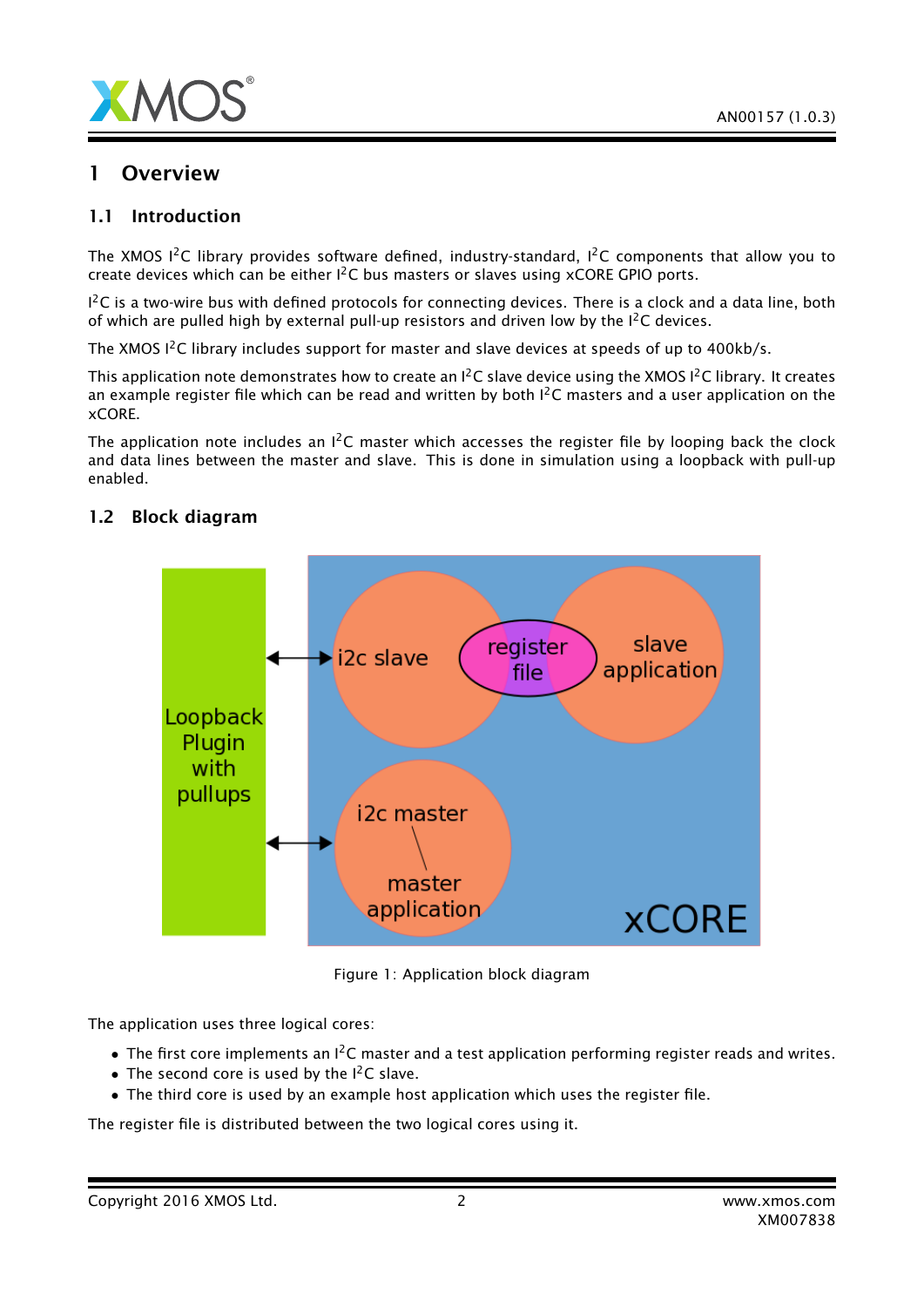

# 2 How to use  $I^2C$  slave

#### 2.1 The Makefile

To start using the  $I^2C$ , you need to add  $I$ ib\_i2c to you Makefile:

```
USED_MODULES = \cdot \cdot lib_i2c \cdot \cdot \cdot
```
This demo also uses the logging library (1ib\_1ogging) for the debug\_printf function. This is a faster, but restricted version of the C-Standard Library printf function. So the Makefile also includes:

USED\_MODULES = .. lib\_logging ..

The logging library is configurable at compile-time allowing calls to debug\_printf() to be easily enabled or disabled. For the prints to be enabled it is necessary to add the following to the compile flags:

```
XCC FLAGS = .. -DDEBUG PRINT ENABLE=1 ..
```
#### 2.2 Includes

This application requires a few system headers. XMOS xCORE specific defines for declaring and initialising hardware are defined in  $x \le 1$ . h and the  $\text{exit}()$  function which allows the application to terminate once the demo is complete is provided by syscall.h.

```
#include <xs1.h>
#include <syscall.h>
```
The I<sup>2</sup>C library functions are defined in  $i2c.h$ . This header must be included in your code to use the library. The logging functions are provided by debug\_print.h.

#include "i2c.h" #include "debug\_print.h"

#### 2.3 Allocating hardware resources

An  $I^2C$  interface requires both a clock and data pin. In this application note there is a slave and a master and each require both a clock and data pin. On an xCORE the pins are controlled by ports. The application therefore declares four 1-bit ports:

```
port p_slave_scl = XS1_PORT_1E;
port p_slave_sda = XS1_PORT_1F;
port p_master_scl = XS1_PORT_1G;
port p_master_sda = XS1_PORT_1H;
```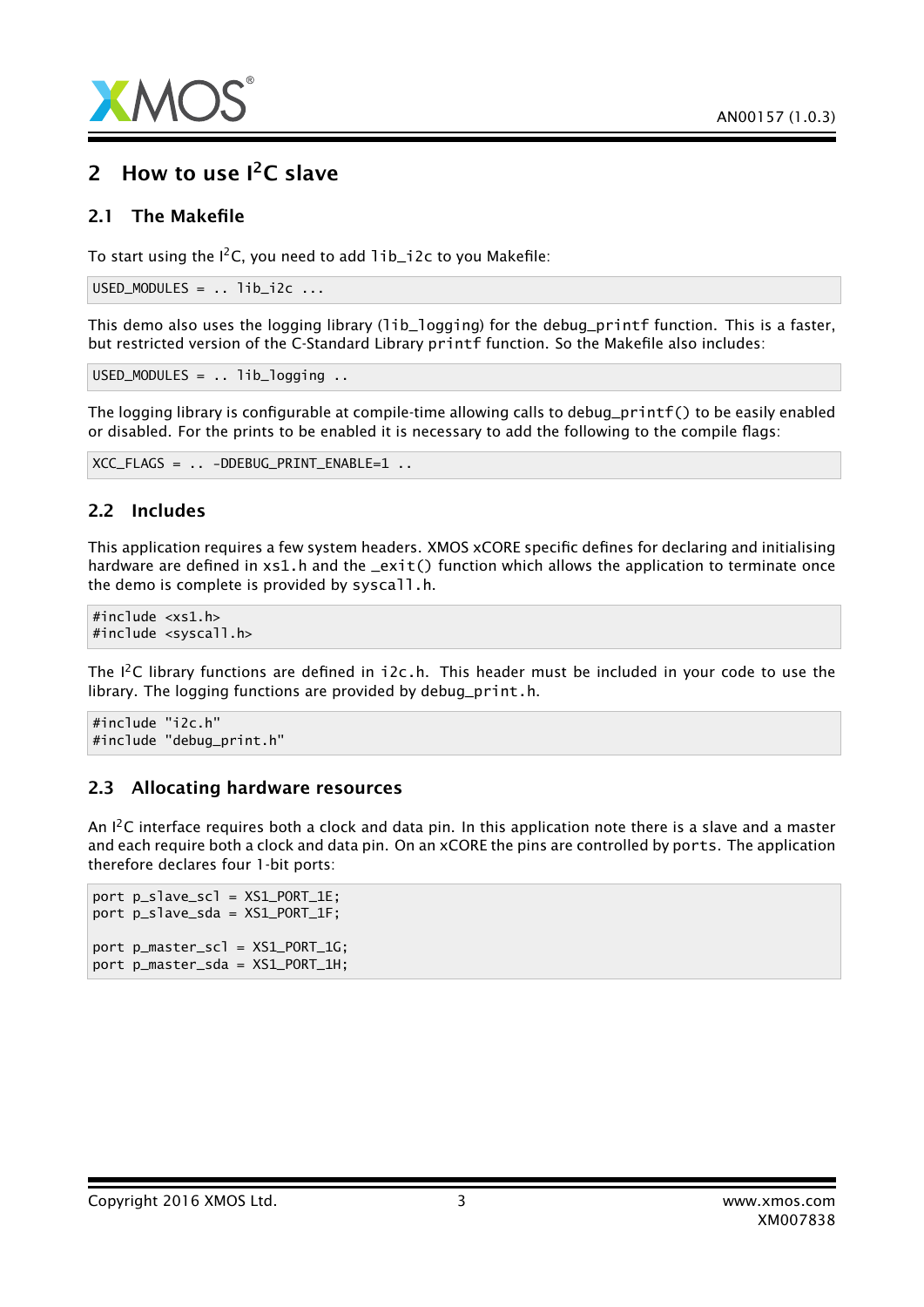

## 2.4 The register file interfaces

The register file will interact with both the  $I^2C$  slave and the user application. The interface to the  $I^2C$ slave is defined i2c.h. The interface to the user application is a custom interface which is declared in the application:

```
typedef interface register_if {
 /* Set a register value
  */
  void set_register(int regnum, uint8_t data);
 /* Get a register value.
   */
  uint8_t get_register(int regnum);
 /* Get the number of the register that has changed
  * This will also clear the notification
  */
  [[clears_notification]]
 unsigned get_changed_regnum();
 /* Notification from the register file to the application that a register
  * value has changed
  */
 [[notification]]
 slave void register_changed();
} register_if;
```
This interface declares four functions, three of which the user application can use to acces the register file and one which allows the register file to notify the user application that something has changed. The notification call means that the user application does not have to waste cycles polling the register file to determine if a register value has changed.

## 2.5 The register file implementation

The register file has a fixed number of registers that are assumed to start at address 0. The number of registers is controlled by the define:

#define NUM\_REGISTERS 10

The register file implementation fuction is declared as:

```
[[distributable]]
void i2c_slave_register_file(server i2c_slave_callback_if i2c,
                             server register_if app)
```
The xC keyword distributable means that this function does not need to consume a whole logical core itself, but the functions it defines can be called in-line on other logical cores that are using its interface functions.

The register file is declared with the i2c and app interfaces described above. In both cases the interfaces are declared as server so the register file will respond to the function calls but not initiate any. The only exception is the notification call where the register file informs the user application that a register has changed.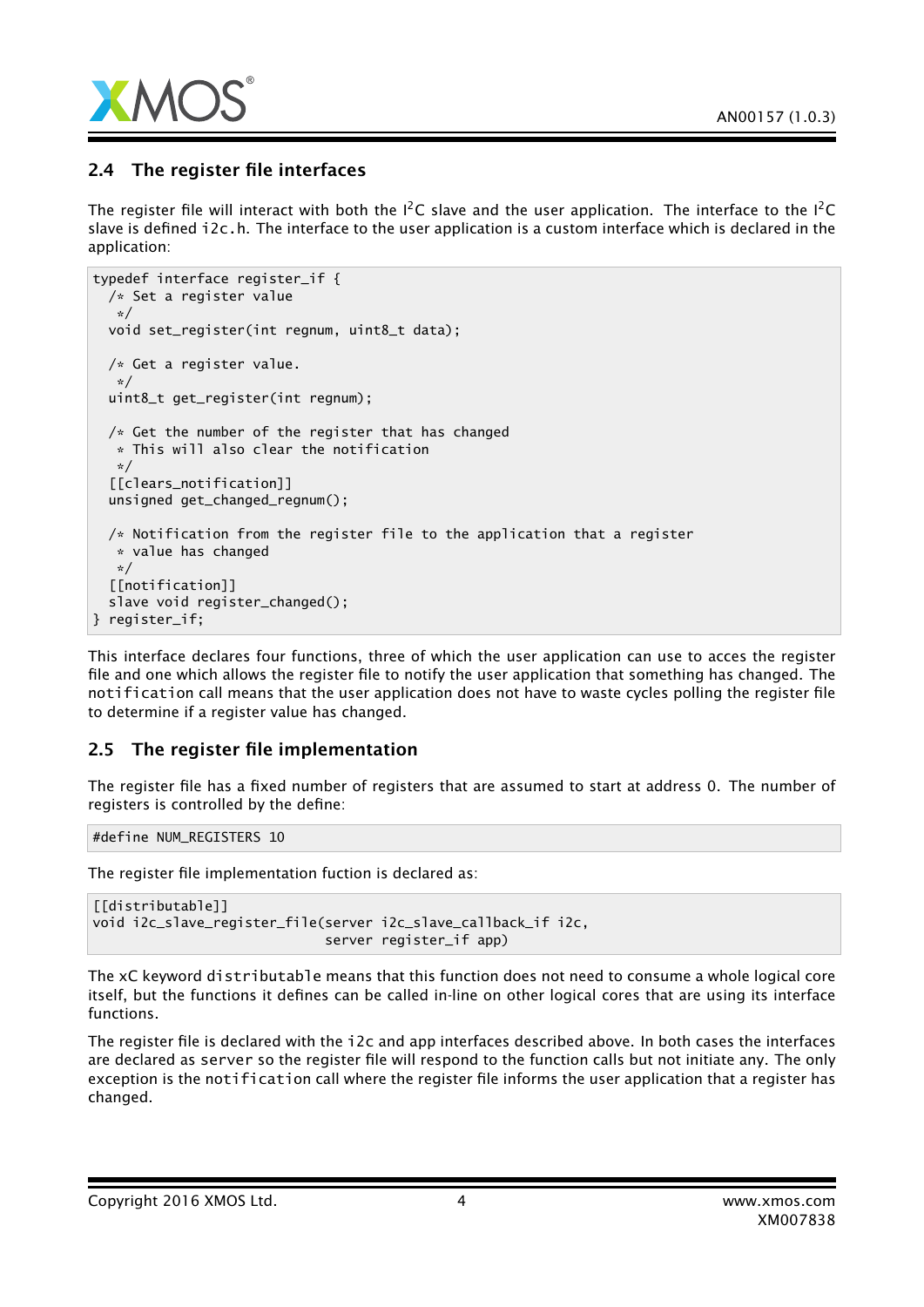

The register file then declares storage for the registers:

```
uint8_t registers[NUM_REGISTERS];
```
The interface to the  $I^2C$  slave needs some local state to track which register is being accessed. An  $I^2C$ master will first perform a write operation with the register number being used and then either write data to that register or read from that register. The current\_regnum variable is used to record which register is being read/written.

The changed\_regnum is used by the interface to the user application to record which register was last modified:

```
int current_regnum = -1;
int changed_regnum = -1;
```
And the rest of the register file is a while(1) { select loop. All distributable functions must be of this form, with declarations followed by a while(1)  $\{$  select loop.

Within the loop the register file handles the functions provided by both interfaces. First the interface to the user application:

```
case app.set_register(int regnum, uint8_t data):
 if (regnum >= 0 && regnum < NUM_REGISTERS) {
    registers[regnum] = data;
 }
 break;
case app.get_register(int regnum) -> uint8_t data:
 if (regnum >= 0 && regnum < NUM_REGISTERS) {
   data = registers[regnum];
 } else {
   data = 0;}
 break;
case app.get_changed_regnum() -> unsigned regnum:
 regnum = changed_regnum;
 break;
```
The interface to the application is very straight-forward, with each function validating that the regnum specified is valid and then performing the requested operation.

It is worth noting the syntax of the app.get register function which is of the form:

case app.get\_register(int regnum) -> uint8\_t data:

The -> operator indicates the result of the get\_register function is returned in the data variable. The assignment to the data variable is the data that will be returned.

The I<sup>2</sup>C slave callback interface declares nine functions that the register file must implement. Of those functions, only five are actually used by the register file, but the others would be used by other  $I^2C$  slave devices.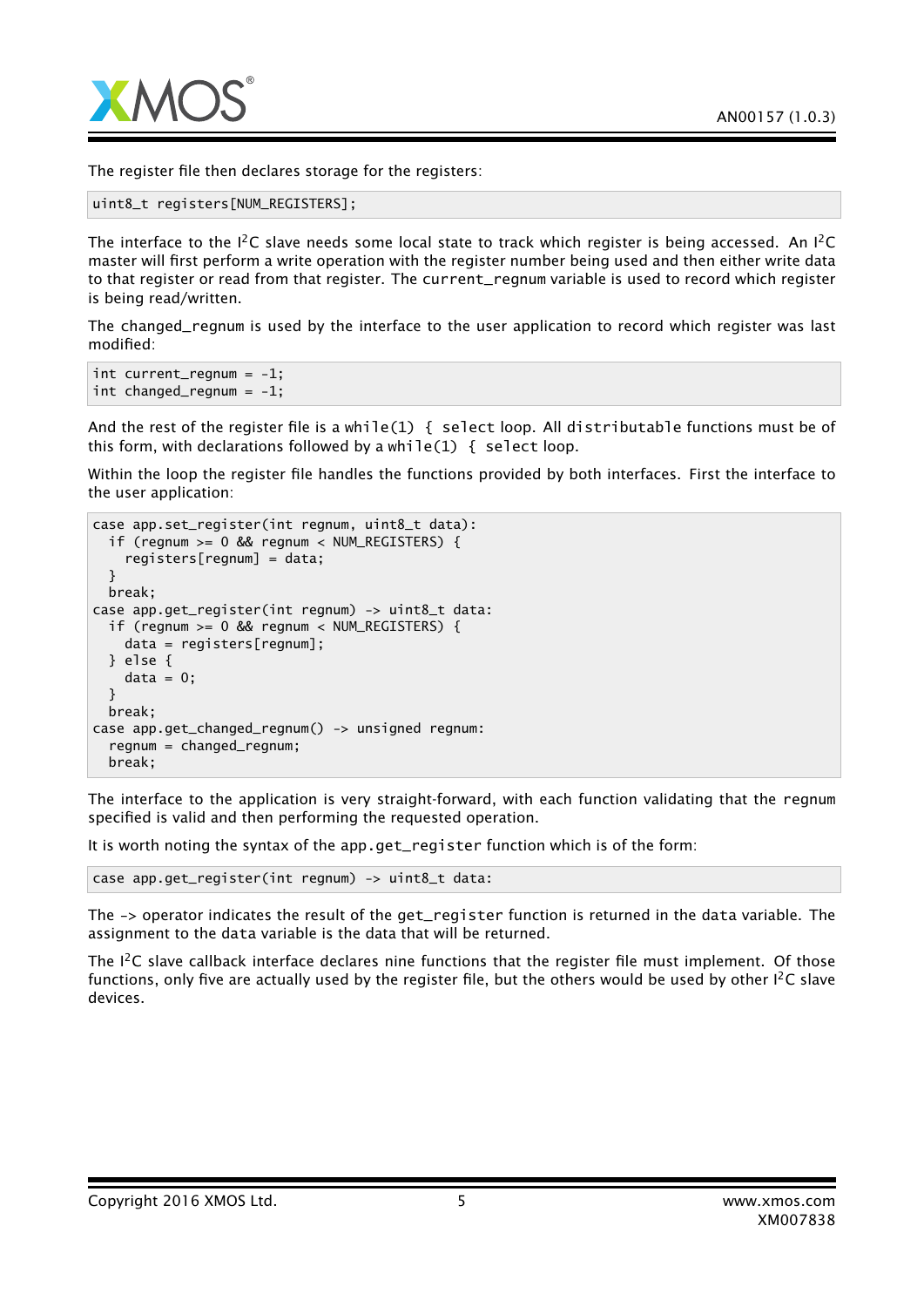

```
case i2c.ack_read_request(void) -> i2c_slave_ack_t response:
 // If no register has been selected using a previous write
    // transaction the NACK, otherwise ACK
 if (current_regnum == -1) {
    response = I2C_SLAVE_NACK;
 } else {
    response = I2C_SLAVE_ACK;
 }
 break;
```

```
case i2c.ack_write_request(void) -> i2c_slave_ack_t response:
 // Write requests are always accepted
  response = I2C_SLAVE_ACK;
 break;
```
The register file implements the ack\_read\_request() and ack\_write\_request() functions to control whether an ACK or NACK is signaled on the bus for each start of read or write request. All writes are accepted, and reads are only accepted if the register number has been selected first.

```
case i2c.master_sent_data(uint8_t data) -> i2c_slave_ack_t response:
 // The master is trying to write, which will either select a register
 // or write to a previously selected register
 if (current_regnum != -1) {
   registers[current_regnum] = data;
   debug_printf("REGFILE: reg[%d] <- %x\n", current_regnum, data);
   // Inform the user application that the register has changed
   changed_regnum = current_regnum;
   app.register_changed();
   response = I2C_SLAVE_ACK;
 }
 else {
   if (data < NUM_REGISTERS) {
      current_regnum = data;
      debug_printf("REGFILE: select reg[%d]\n", current_regnum);
      response = I2C_SLAVE_ACK;
   } else {
      response = I2C_SLAVE_NACK;
   }
  }
 break;
```
The master sent data() interface function is called for each byte received by the I<sup>2</sup>C slave. The first byte is assumed to be a register number. Subsequent bytes received before the stop  $bit()$  function is called are assumed to be data to write to the specified register.

If a register is written then the master\_sent\_data() function also informs the user application if by calling the app.register\_changed() notification function after having stored which register was modified in the changed\_regnum variable.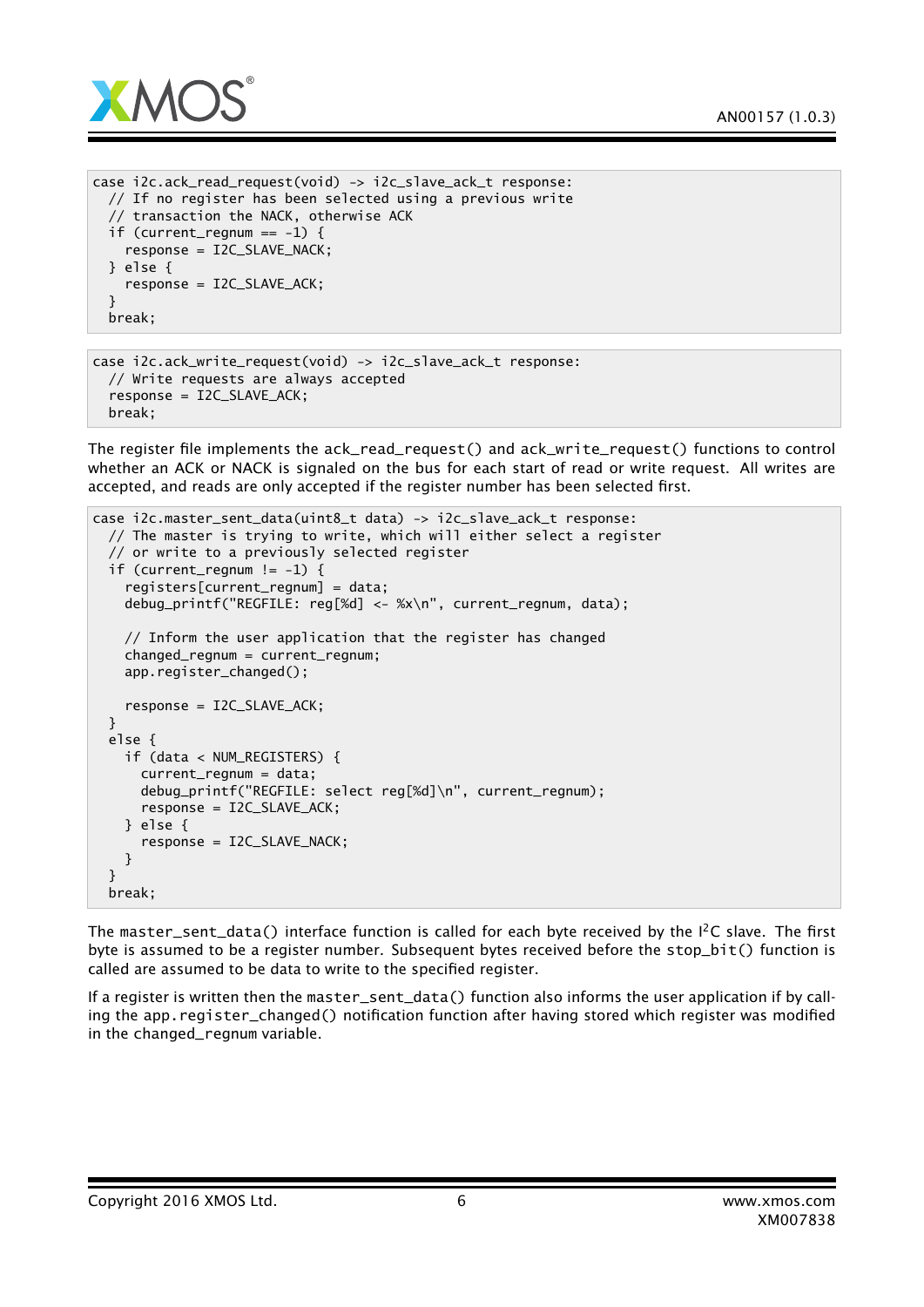

```
case i2c.master_requires_data() -> uint8_t data:
 // The master is trying to read, if a register is selected then
  // return the value (other return 0).
 if (current_regnum != -1) {
   data = registers[current_regnum];
   debug_printf("REGFILE: reg[%d] -> %x\n", current_regnum, data);
 } else {
   data = 0;}
 break;
```
The master\_requires\_data() interface function is called whenever the  $I^2C$  slave is required to send a byte to the master. If a register number has been selected first it will read that register, otherwise it returns 0.

```
case i2c.stop_bit():
 // The I2C transaction has completed, clear the regnum
 debug_printf("REGFILE: stop_bit\n");
 current_reqnum = -1;break;
```
Finally, the stop\_bit() function is called to indicate that the  $I^2C$  transaction is finished. The register file clears the current\_regnum variable to ensure it has to be set for the next transaction.

## 2.6 Slave application

The slave application gives an example of how the register file could be used. It is passed a client interface to the register file so that it can access the registers. It then sits in a while(1) loop inverting the data that is written to the register file and printing when it does this:

```
void slave_application(client register_if reg)
{
 // Invert the data of any register that is written
 while (1) {
    select {
      case reg.register_changed():
        unsigned regnum = reg.get_changed_regnum();
        unsigned value = reg.get_register(regnum);
        debug_printf("SLAVE: Change register %d value from %x to %x\n",
          regnum, value, ~value & 0xff);
        reg.set_register(regnum, ~value);
        break;
    }
 }
}
```
# 2.7 Master application

The master application is providing stimulus to test the slave register file and application:

```
void master_application(client interface i2c_master_if i2c, uint8_t device_addr)
```
It is passed the interface to the  $I^2C$  master and the device address of the slave that it is testing. It then performs a single register write and checks that it completes successfully: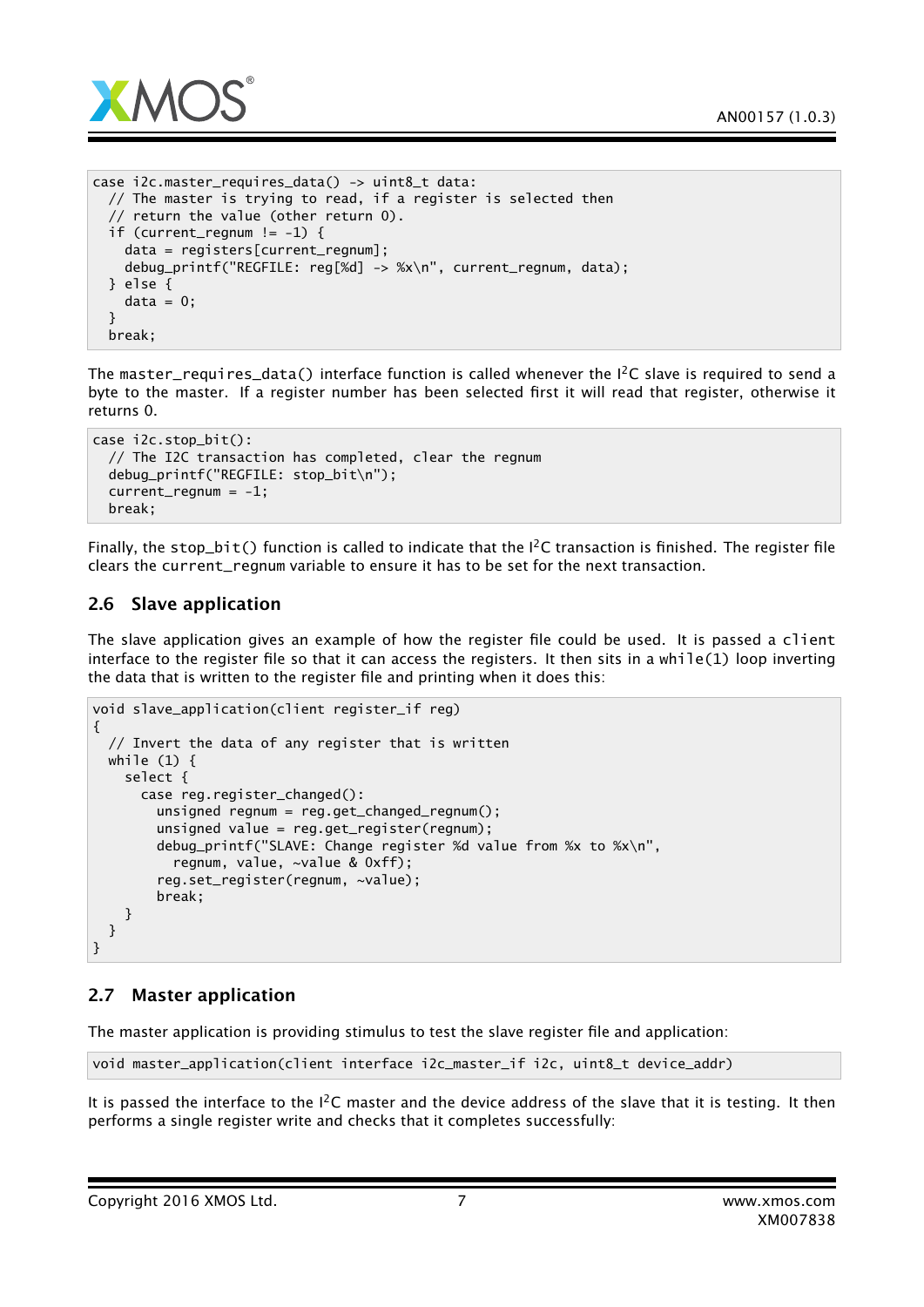

```
reg_result = i2c.write_reg(device_addr, 0x03, 0x12);
if (reg_result != I2C_REGOP_SUCCESS) {
 debug_printf("Write reg 0x03 failed!\n");
}
```
Then it reads the register value back and ensures the read completed correctly and that the data has been inverted:

```
uint8_t data = i2c.read_reg(device_addr, 0x03, reg_result);
if (reg_result != I2C_REGOP_SUCCESS) {
 debug_printf("Read reg 0x03 failed!\n");
}
debug_printf("MASTER: Read from addr 0x%x, 0x%x %s (got 0x%x, expected 0x%x)\n",
 device_addr, 0x03, (data == 0xed) ? "SUCCESS" : "FAILED", data, 0xed);
```
## 2.8 The application main() function

The main() function sets up the tasks in the application.

Firstly, the interfaces are declared. In xC interfaces provide a means of concurrent tasks communicating with each other. In this application there is an interface to the  $1^2C$  slave, an interface between the application and the register file, and an interface to the  $I^2C$  master.

```
i2c_slave_callback_if i_i2c;
register_if i_reg;
i2c_master_if i2c[1];
```
The address of the  $I^2C$  slave is declared:

uint8 t device addr =  $0x3c$ ;

The rest of the main() function starts all the tasks in parallel using the xC par construct:

```
par {
 i2c_slave_register_file(i_i2c, i_reg);
 i2c_slave(i_i2c, p_slave_scl, p_slave_sda, device_addr);
 slave_application(i_reg);
 i2c_master(i2c, 1, p_master_scl, p_master_sda, 200);
 master_application(i2c[0], device_addr);
}
```
This code starts the I<sup>2</sup>C slave, register file, slave application, I<sup>2</sup>C master, and master application. Because the register file is marked as distributable it will not actually use a logical core but will be run on the logical cores with the  $I^2C$  slave and register file. Likewise, the  $I^2C$  master is marked as distributable and will share the logical core with the master application. So the entire system only requires three logical cores.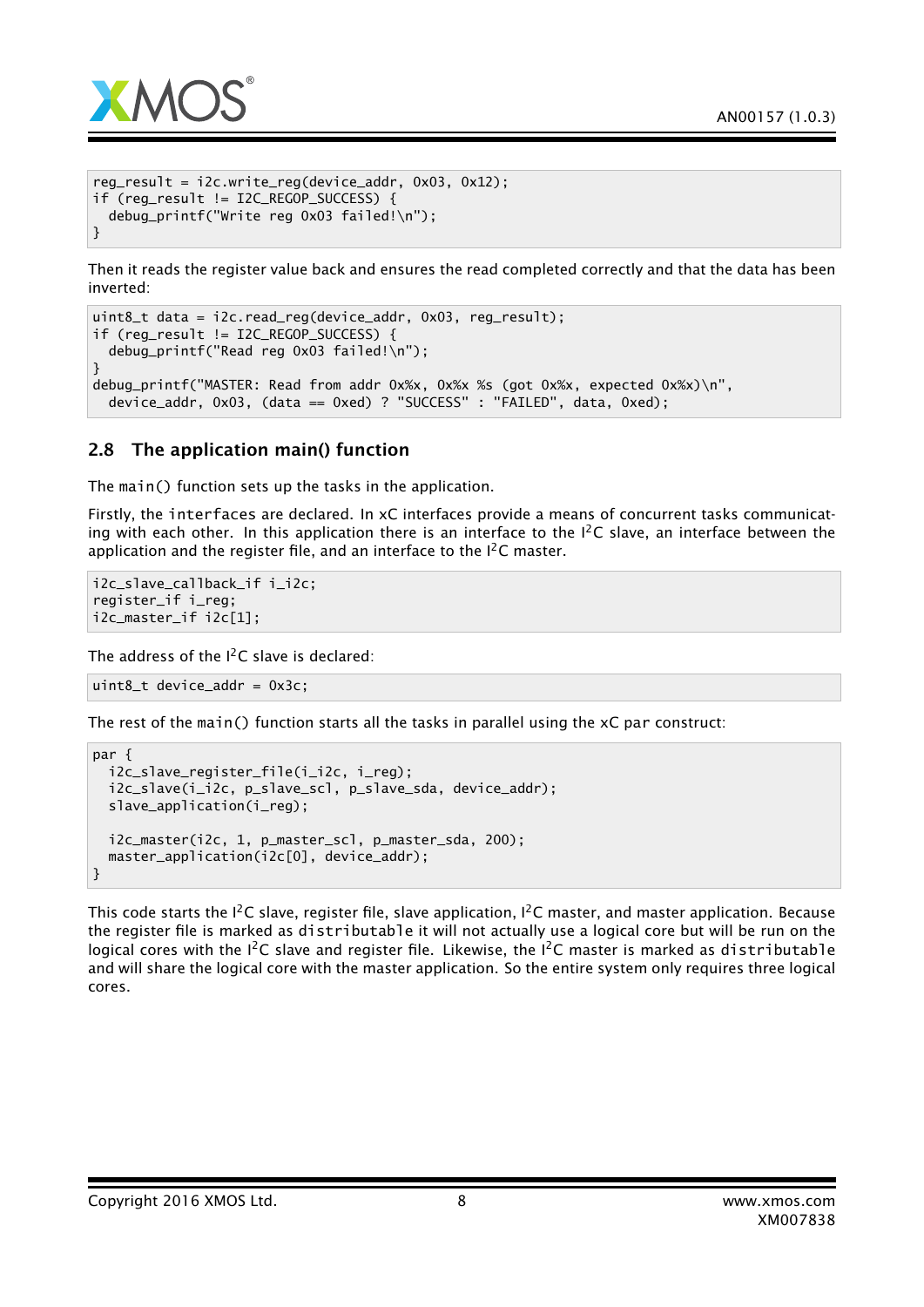

# APPENDIX A - Demo setup

#### A.1 Using xTIMEcomposer

The demo is designed to run on the XMOS simulator using a loopback plugin providing pull-ups on the pins. In xTIMEcomposer:

- Import and select the AN00157\_i2c\_slave\_example project
- Select Project -> Build Project
- Select Run -> Run Configurations...
- Select the New launch configuration button



Figure 2: New launch configuration

Then on the Main tab select: Run on: simulator

| Device options: |                            |  |  |  |  |
|-----------------|----------------------------|--|--|--|--|
|                 | Run on: simulator hardware |  |  |  |  |

Figure 3: Run on simulator

On the Simulator tab enable Trace to file:

| Tracing                     |        |
|-----------------------------|--------|
| Disabled                    |        |
| Trace to console            |        |
| • Trace to file: trace.xstr | Browse |
| Open in trace view          |        |
|                             |        |

Figure 4: Trace to file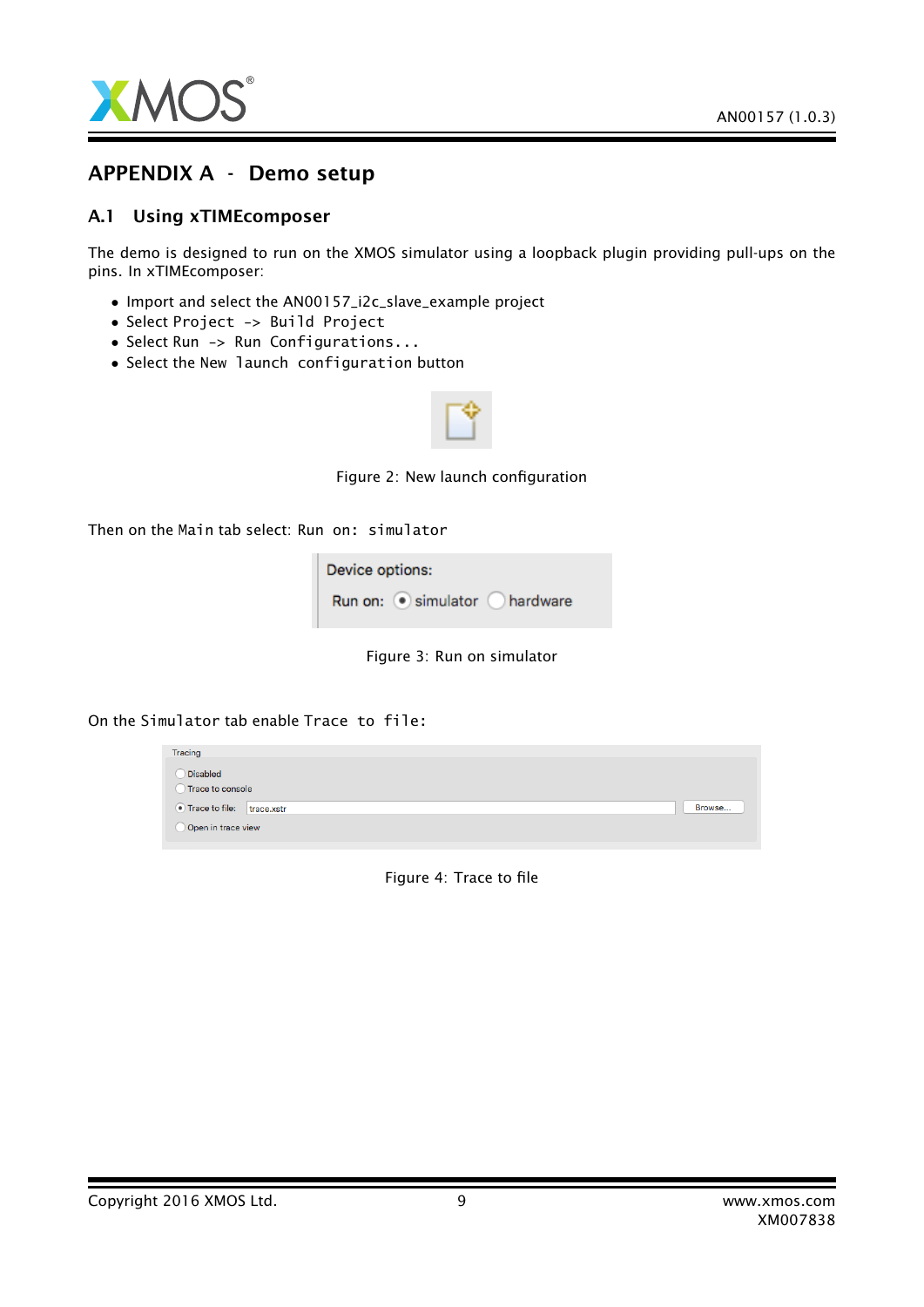

On the Simulator tab, Singal Tracing section, select Enable signal tracing. Then under the Tile Trace Options click Add and on tile[0] enable the Ports checkbox.

| Plugins                           |                       |               |                         |          |                              |        |                  |
|-----------------------------------|-----------------------|---------------|-------------------------|----------|------------------------------|--------|------------------|
|                                   | <b>Signal Tracing</b> |               | Loopback                | External |                              |        |                  |
| $\vee$ Enable signal tracing      |                       |               |                         |          |                              |        |                  |
| <b>Trace Points</b>               |                       |               |                         |          |                              |        |                  |
| System Trace Options (per device) |                       |               |                         |          |                              |        |                  |
| Pins                              |                       |               |                         |          |                              |        |                  |
| <b>Tile Trace Options</b>         |                       |               |                         |          |                              |        |                  |
| Add<br><b>Clear All</b>           |                       |               |                         |          |                              |        |                  |
| Tile                              |                       | Cycles        | Ports                   |          | +details Cores Clocks Timers | Instrs | <b>Functions</b> |
| $\mathbf x$<br>tile[0]            |                       | $\vee$ $\Box$ | $\overline{\mathbf{v}}$ |          |                              |        |                  |
|                                   |                       |               |                         |          |                              |        |                  |

Figure 5: Signal tracing

On the Simulator tab, Loopback section, select Enable pin connections. Then under the Pin Connetions click Add and create a loopback from tile[0], XS1\_PORT\_1E to tile[0], XS1\_PORT\_1G and enable pullup. Again, under the Pin Connetions click Add and create a loopback from tile[0], XS1\_PORT\_1F to tile[0], XS1\_PORT\_1H and enable pullup.

|                               | <b>Signal Tracing</b> | External<br>Loopback |          |               |              |
|-------------------------------|-----------------------|----------------------|----------|---------------|--------------|
| $\vee$ Enable pin connections |                       |                      |          |               |              |
| <b>Pin Connections</b>        |                       |                      |          |               |              |
|                               |                       |                      |          |               |              |
| Add<br>Clear                  |                       |                      |          |               |              |
|                               |                       |                      |          |               |              |
|                               |                       |                      |          |               |              |
| Tile                          | Port                  | <b>Offset</b>        | Width    | Pull          |              |
| $\mathbf{x}$<br>from: tile[0] | $\vee$ XS1_PORT_1E    | $\vee$ 0             | $\vee$ 1 | $\vee$ pullup | $\checkmark$ |
| tile[0]<br>to:                | $\vee$ XS1_PORT_1G    | $\vee$ 0             | $\vee$   | $\checkmark$  |              |
| $\mathbf x$<br>from: tile[0]  | $\vee$ XS1_PORT_1F    | $\vee$ 0             | $\vee$ 1 | $\sim$ pullup | $\checkmark$ |



Click Apply and then click Run. The application will run and generate the following output:

```
REGFILE: select reg[3]
REGFILE: reg[3] <- 12
SLAVE: Change register 3 value from 12 to ED
REGFILE: stop_bit
REGFILE: select reg[3]
REGFILE: reg[3] -> ED
REGFILE: stop_bit
MASTER: Read from addr 0x3C, 0x3 SUCCESS (got 0xED, expected 0xED)
```
Copyright 2016 XMOS Ltd. 10 and 10 www.xmos.com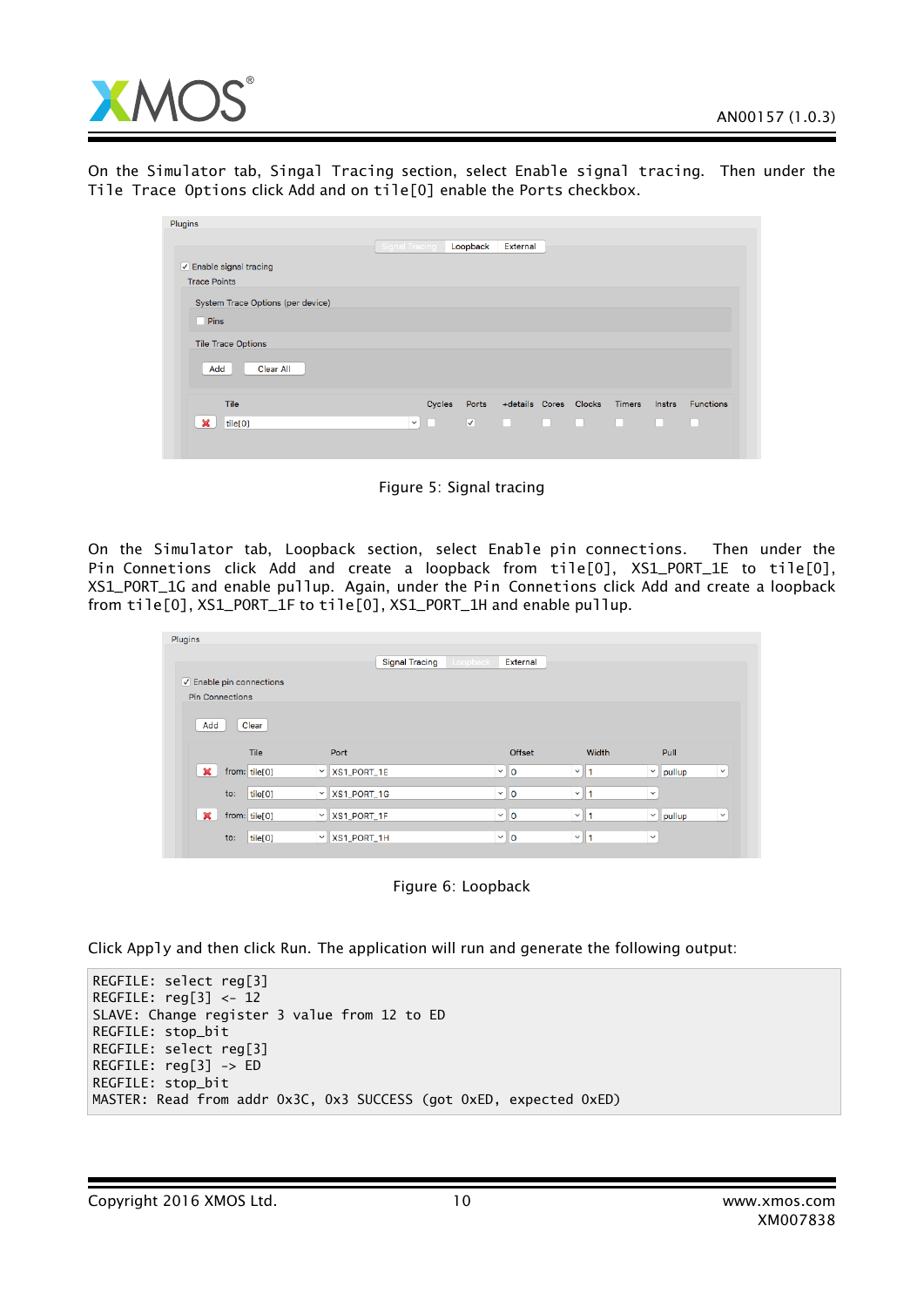

When it finishes, it will switch to the VCD trace viewer and open the signal file created. Hide the console by clicking on the console button on the right-hand side of the window:

Figure 7: Hide console

An existing waveform setup can be loaded using the Read Session File button from the Waves window:



Figure 8: Read session file

and open the xvcd.xml file. This configures the waves to show the clock and data waves and the direction of the ports.

| ■ Waves ⊠                              |                    |
|----------------------------------------|--------------------|
|                                        | 0.0 us<br>200.0 us |
| $tile[0]$ XS1 PORT 1F[1] = 1           |                    |
| tile[0]_XS1_PORT_1E[1] = 1             |                    |
| <b>Direction</b>                       |                    |
| tile[0]_XS1_PORT_1E_direction[1] = 0   |                    |
| $tile[0]$ XS1_PORT_1F_direction[1] = 0 |                    |
| tile[0]_XS1_PORT_1G_direction[1] = 0   |                    |
| tile[0]_XS1_PORT_1H_direction[1] = 0   |                    |
|                                        |                    |

Figure 9: Waves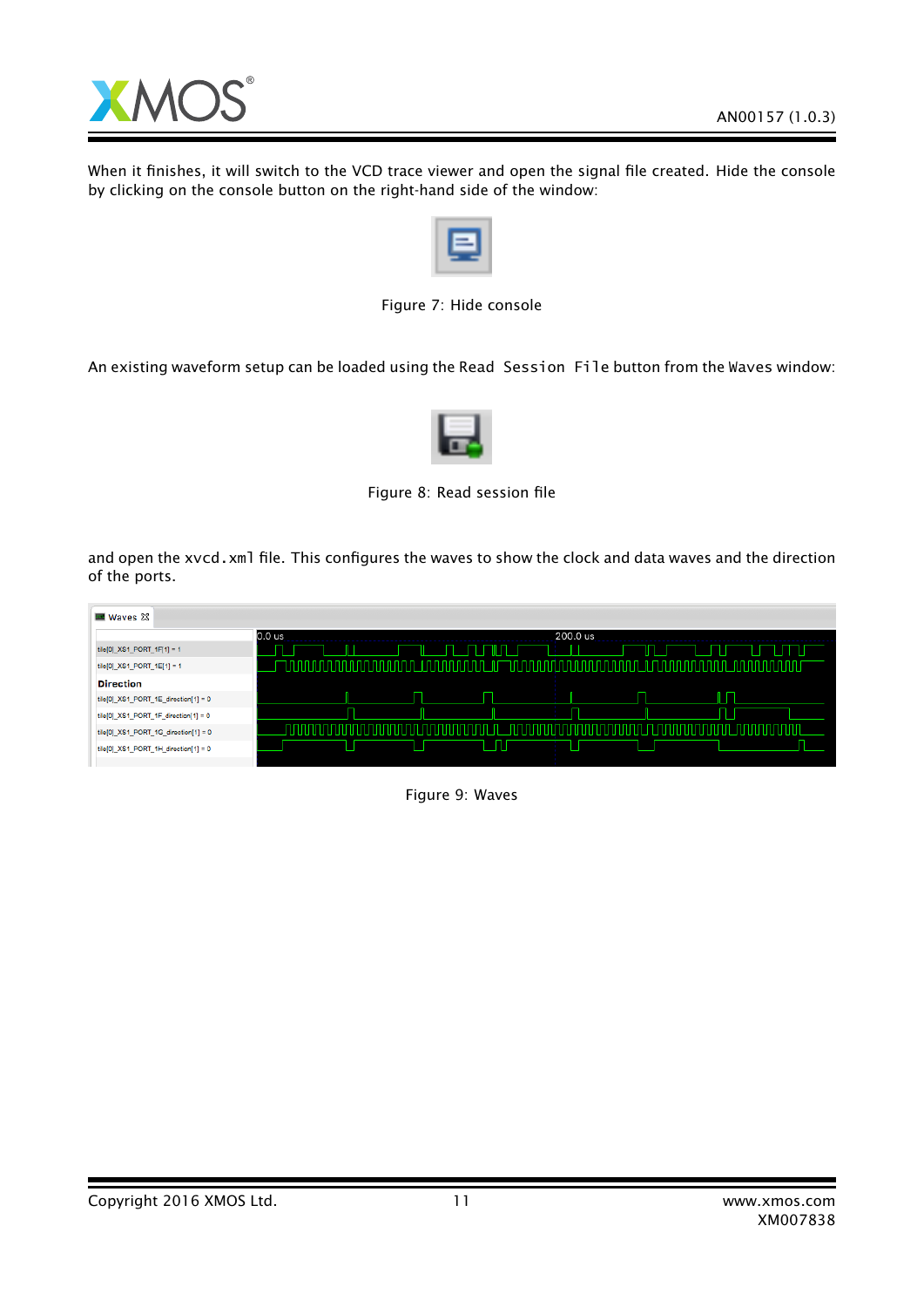

## A.2 On the command-line

On the command-line run change to the application note folder and run:

xmake

Then run xsim with the following arguments:

```
xsim --trace-to trace.txt --plugin LoopbackPort.so
 "-pullup -port tile[0] XS1_PORT_1E 1 0 -port tile[0] XS1_PORT_1G 1 0
  -pullup -port tile[0] XS1_PORT_1F 1 0 -port tile[0] XS1_PORT_1H 1 0"
  bin/AN00157_i2c_slave_example.xe
```
If you would like to look at the waveforms to further understand how the  $I^2C$  is working then add the following to the xsim command arguments before the name of the binary:

--vcd-tracing "-o trace.vcd -tile tile[0] -ports"

The VCD file can be opened in xTIMEcomposer or any other VCD viewer.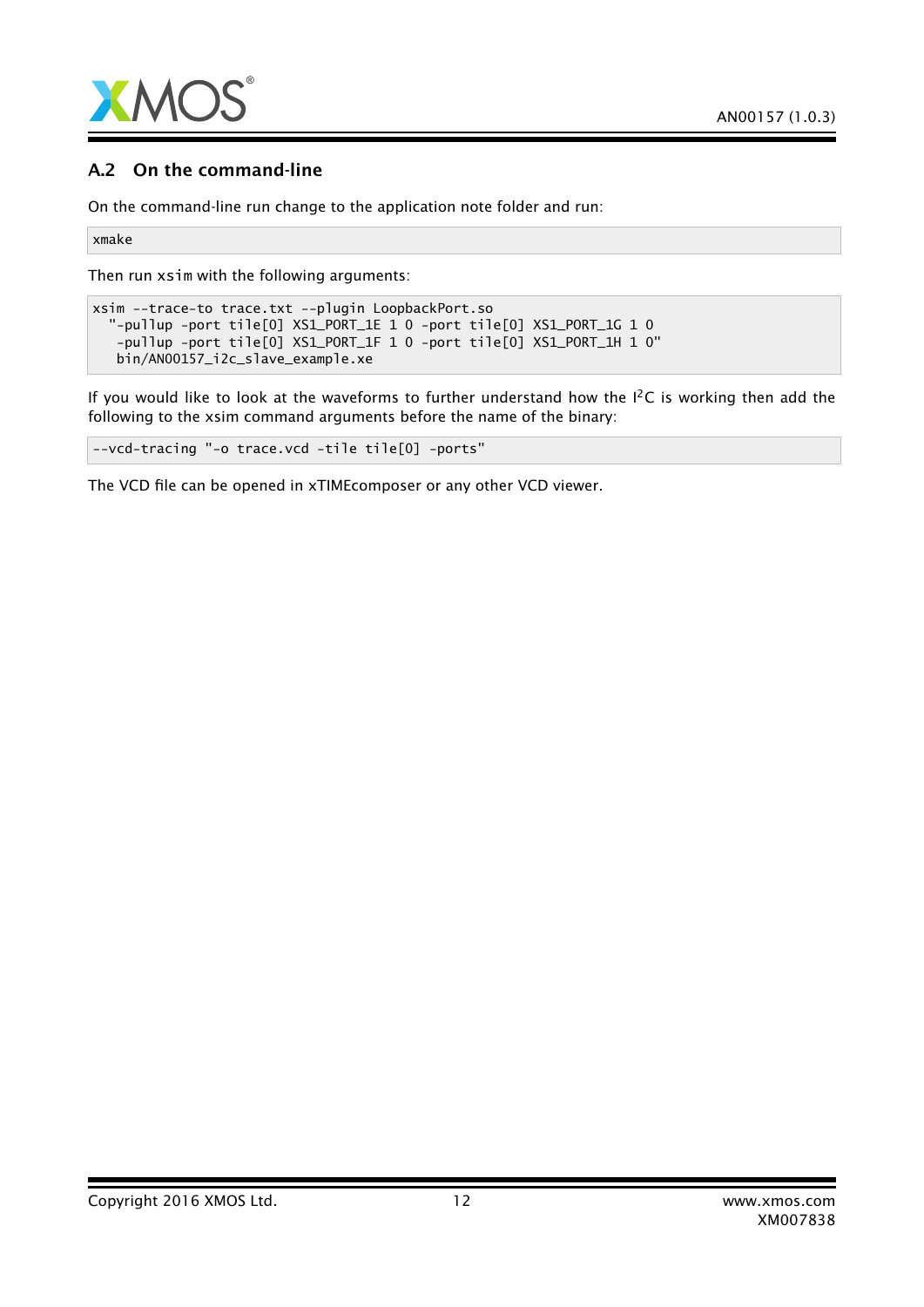

# APPENDIX B - References

XMOS Tools User Guide <http://www.xmos.com/published/xtimecomposer-user-guide> XMOS xCORE Programming Guide <http://www.xmos.com/published/xmos-programming-guide> XMOS I<sup>2</sup>C Library [http://www.xmos.com/support/libraries/lib\\_i2c](http://www.xmos.com/support/libraries/lib_i2c)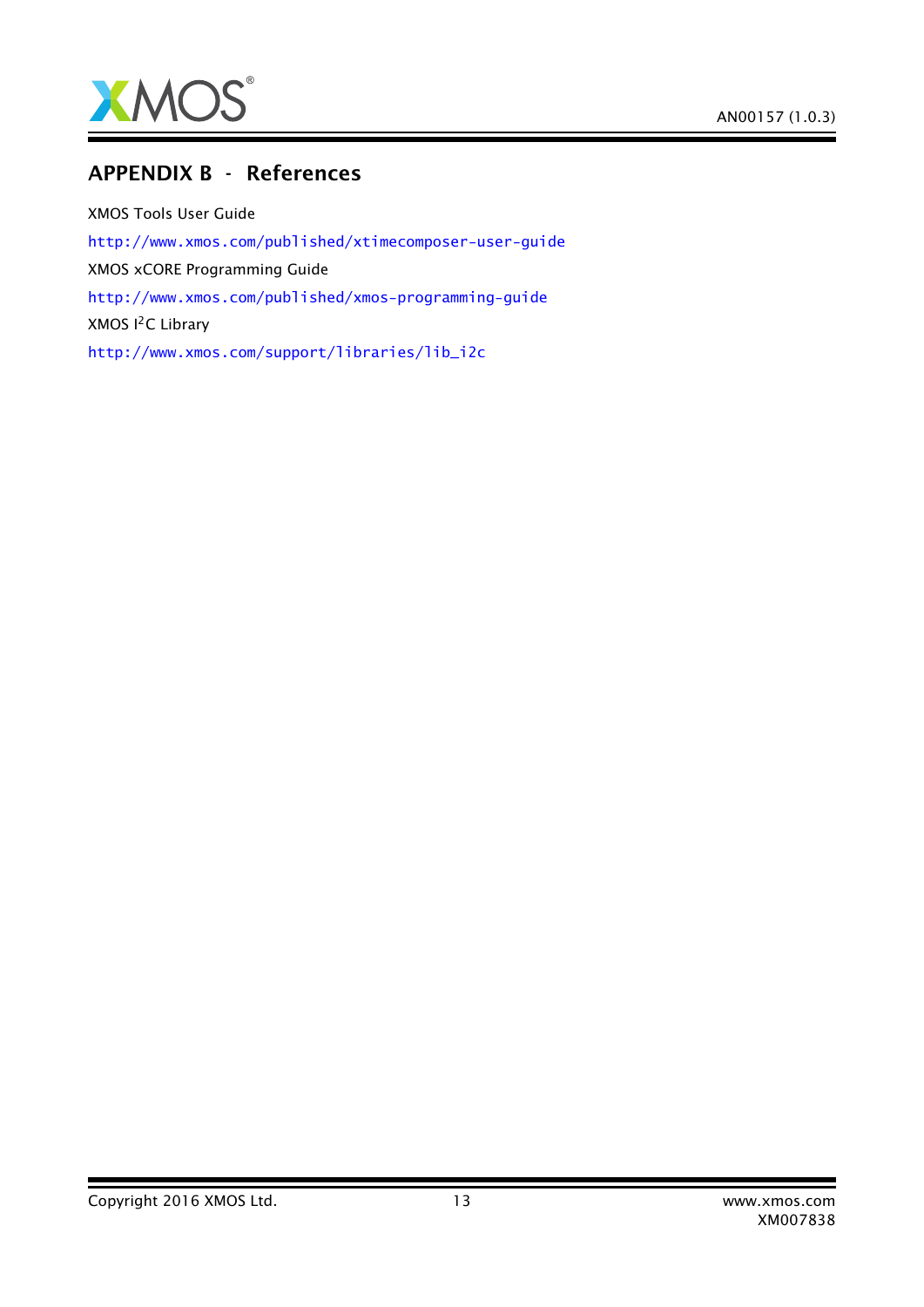

# APPENDIX C - Full source code listing

#### C.1 Source code for main.xc

```
// Copyright (c) 2014-2016, XMOS Ltd, All rights reserved
#include <xs1.h>
#include <syscall.h>
#include "i2c.h"
#include "debug_print.h"
port p_slave_scl = XS1_PORT_1E;
port p_slave_sda = XS1_PORT_1F;
port p_master_scl = XS1_PORT_1G;
port p_master_sda = XS1_PORT_1H;
/*
 \ast Interface definition between user application and I2C slave register file
*/
typedef interface register_if {
 /* Set a register value
  */
 void set_register(int regnum, uint8_t data);
 /* Get a register value.
  */
uint8_t get_register(int regnum);
 /* Get the number of the register that has changed
  * This will also clear the notification
  */
 [[clears_notification]]
 unsigned get_changed_regnum();
 /* Notification from the register file to the application that a register
  * value has changed
   */
 [[notification]]
 slave void register_changed();
} register_if;
#define NUM_REGISTERS 10
[[distributable]]
void i2c_slave_register_file(server i2c_slave_callback_if i2c,
                             server register_if app)
{
 uint8_t registers[NUM_REGISTERS];
  // This variable is set to -1 if no current register has been selected.
 // If the I2C master does a write transaction to select the register then
 \frac{1}{4} the variable will be updated to the register the master wants to
  // read/update.
 int current_regnum = -1;
 int changed_regnum = -1;
 while (1) {
   select {
    // Handle application requests to get/set register values.
    case app.set_register(int regnum, uint8_t data):
      if (regnum >= 0 && regnum < NUM_REGISTERS) {
        registers[regnum] = data;
      }
      break;
    case app.get_register(int regnum) -> uint8_t data:
      if (regnum >= 0 && regnum < NUM_REGISTERS) {
        data = registers[regnum];
      } else {
        data = 0:
      }
      break;
    case app.get_changed_regnum() -> unsigned regnum:
```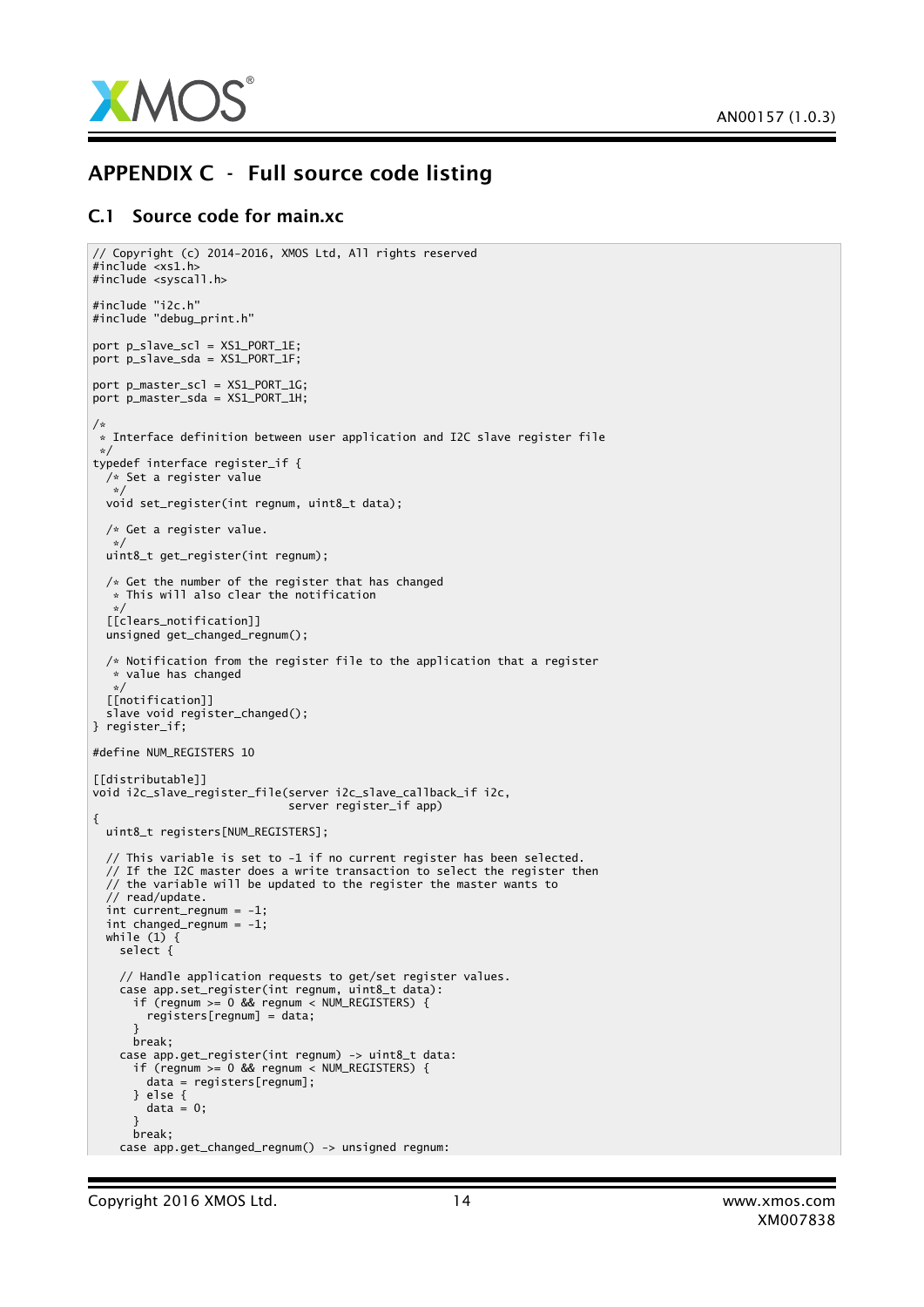

```
regnum = changed_regnum;
      break;
    // Handle I2C slave transactions
    case i2c.start_read_request(void):
      break;
    case i2c.ack_read_request(void) -> i2c_slave_ack_t response:
      // If no register has been selected using a previous write
      \sqrt{2} transaction the NACK, otherwise ACK
      if (current_regnum == -1) {
        response = I2C_SLAVE_NACK;
      } else {
       response = I2C_SLAVE_ACK;
      }
      break;
    case i2c.start_write_request(void):
     break;
    case i2c.ack_write_request(void) -> i2c_slave_ack_t response:
      // Write requests are always accepted
      response = I2C_SLAVE_ACK;break;
    case i2c.start_master_write(void):
      break;
    case i2c.master_sent_data(uint8_t data) -> i2c_slave_ack_t response:
      // The master is trying to write, which will either select a register
      // or write to a previously selected register
      if (current_regnum != -1) {
        registers[current_regnum] = data;
       debug_printf("REGFILE: reg[%d] <- %x\n", current_regnum, data);
        // Inform the user application that the register has changed
       changed_regnum = current_regnum;
       apo.readister changed():
       response = I2C_SLAVE_ACK;
      }
      else {
       if (data < NUM_REGISTERS) {
          current_regnum = data;
          debug_printf("REGFILE: select reg[%d]\n", current_regnum);
          response = I2C_SLAVE_ACK;
       } else {
         response = I2CSLAVE NACK;}
      }
      break;
    case i2c.start_master_read(void):
      break;
    case i2c.master_requires_data() -> uint8_t data:
      // The master is trying to read, if a register is selected then
      // return the value (other return 0).
      if (current_regnum != -1) {
       data = registers[current_regnum];
       debug_printf("REGFILE: reg[%d] -> %x\n", current_regnum, data);
      } else {
       data = 0;}
      break;
    case i2c.stop_bit():
      // The I2C transaction has completed, clear the regnum
      debug_printf("REGFILE: stop_bit\n");
      current\_regnum = -1;break;
    } // select
 }
void slave_application(client register_if reg)
  // Invert the data of any register that is written
 while (1) {
    select {
      case reg.register_changed():
       unsigned reqnum = reg.get{\_}change{\_}regunsigned value = reg.get\_register(regnum);
```
}

{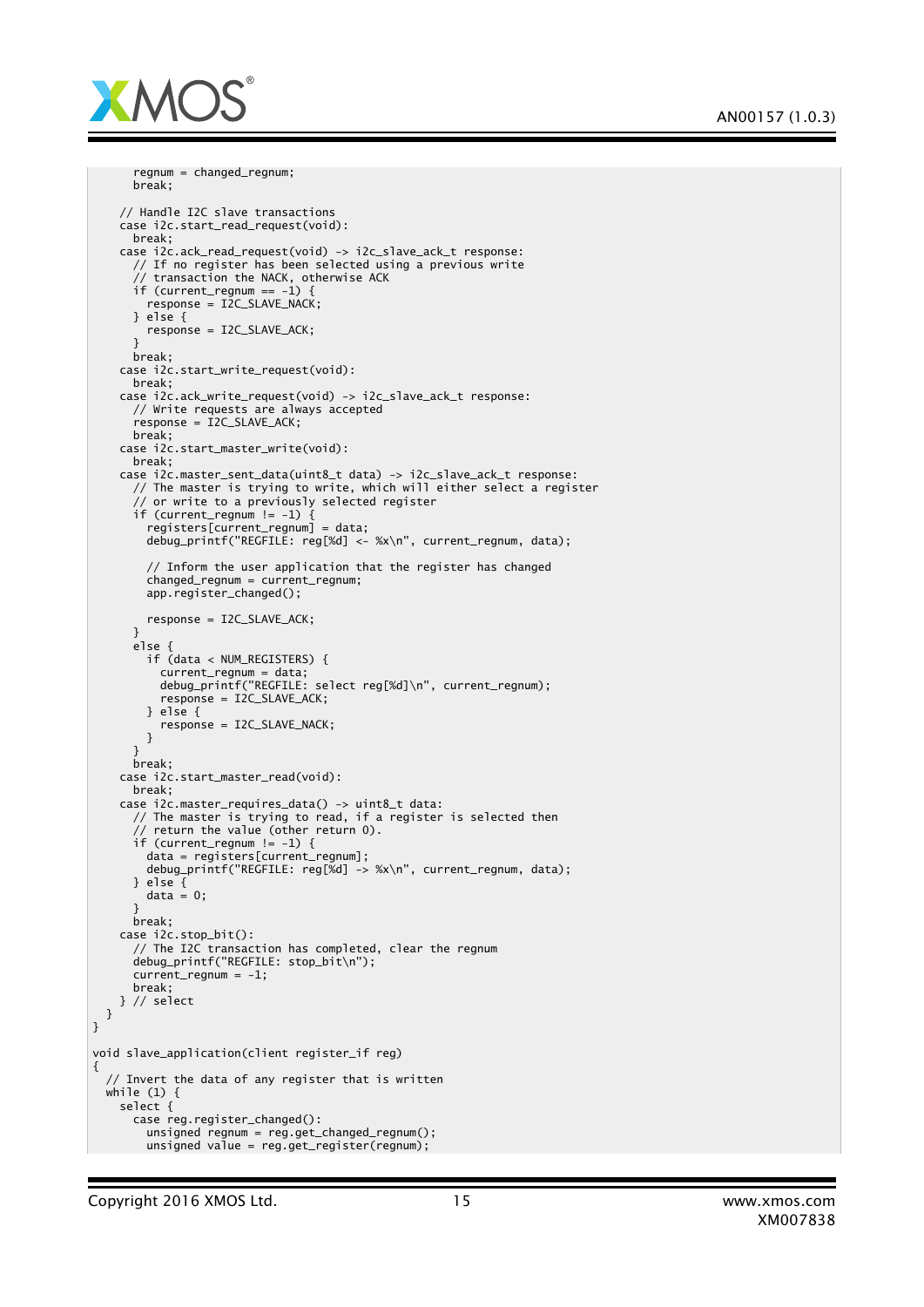

```
debug_printf("SLAVE: Change register %d value from %x to %x\n",
         regnum, value, ~value & 0xff);
        reg.set_register(regnum, ~value);
       break;
   }
 }
}
void master_application(client interface i2c_master_if i2c, uint8_t device_addr)
{
 i2c_regop_res_t reg_result;
 // Write a single register
 reg\_result = i2c.write\_reg(device\_addr, 0x03, 0x12);if (reg_result != I2C_REGOP_SUCCESS) {
   debug_printf("Write reg 0x03 failed!\n");
 }
 // Read a single register and check the result
  uint8_t data = i2c.read_reg(device_addr, 0x03, reg_result);
  if (reg_result != I2C_REGOP_SUCCESS) {
    debug_printf("Read reg 0x03 failed!\n");
  }
  debug_printf("MASTER: Read from addr 0x%x, 0x%x %s (got 0x%x, expected 0x%x)\n",
    device_addr, 0x03, (data == 0xed) ? "SUCCESS" : "FAILED", data, 0xed);
 // Test finished
 \_exit(0);}
int main() {
  i2c_slave_callback_if i_i2c;
  register_if i_reg;
  i2c_master_if i2c[1];
 uint8_tt device_addr = 0x3c;
  par {
    i2c_slave_register_file(i_i2c, i_reg);
    i2c_slave(i_i2c, p_slave_scl, p_slave_sda, device_addr);
    slave_application(i_reg);
    i2c_master(i2c, 1, p_master_scl, p_master_sda, 200);
    master_application(i2c[0], device_addr);
 }
 return 0;
}
```